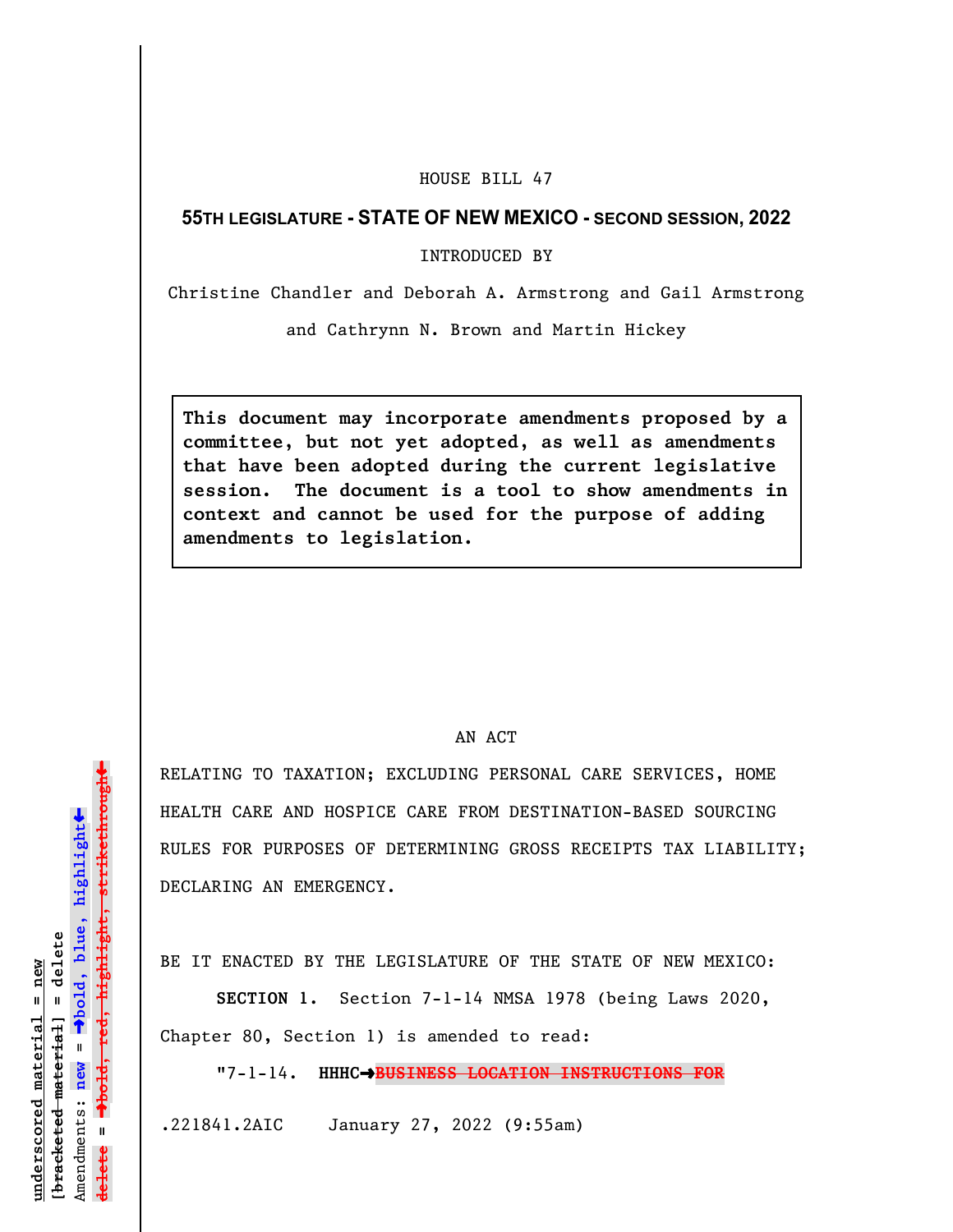**PURPOSES OF←HHHC HHHC→SOURCING RULES--←HHHC** REPORTING GROSS RECEIPTS AND USE--LOCATION-CODE DATABASE AND LOCATION-RATE DATABASE.--

A. For purposes of the Gross Receipts and Compensating Tax Act, Interstate Telecommunications Gross Receipts Tax Act, Leased Vehicle Gross Receipts Tax Act and any act authorizing the imposition of a local option gross receipts or compensating tax, a person that has gross receipts and a person using property or services in New Mexico in a taxable manner shall report the gross receipts to the proper business location as provided in this section.

B. The business location for gross receipts from the sale, lease or granting of a license to use real property located in New Mexico, and any related deductions, shall be the location of the property.

C. The business location for gross receipts from the sale or license of tangible personal property, and any related deductions, shall be at the following locations:

(1) if the property is received by the purchaser at the New Mexico **HHHC**º**business**»**HHHC** location of the seller, the location of the seller;

(2) if the property is not received by the purchaser at **HHHC**º**a business**»**HHHC HHHC**º**the**»**HHHC** location of the seller, the location indicated by instructions for delivery to the purchaser, or the purchaser's donee, when known to the

.221841.2AIC January 27, 2022 (9:55am)

 $- 2 -$ 

Dold, red, highlight, strikethrough º**bold, red, highlight, strikethrough**  $\ddot{\bullet}$ º**bold, blue, highlight**  $b$ racketed material] = delete **[bracketed material] = delete** inderscored material = new **underscored material = new** Amendments: **new** =  $\mathbf{I}$ Amendments: new **delete =**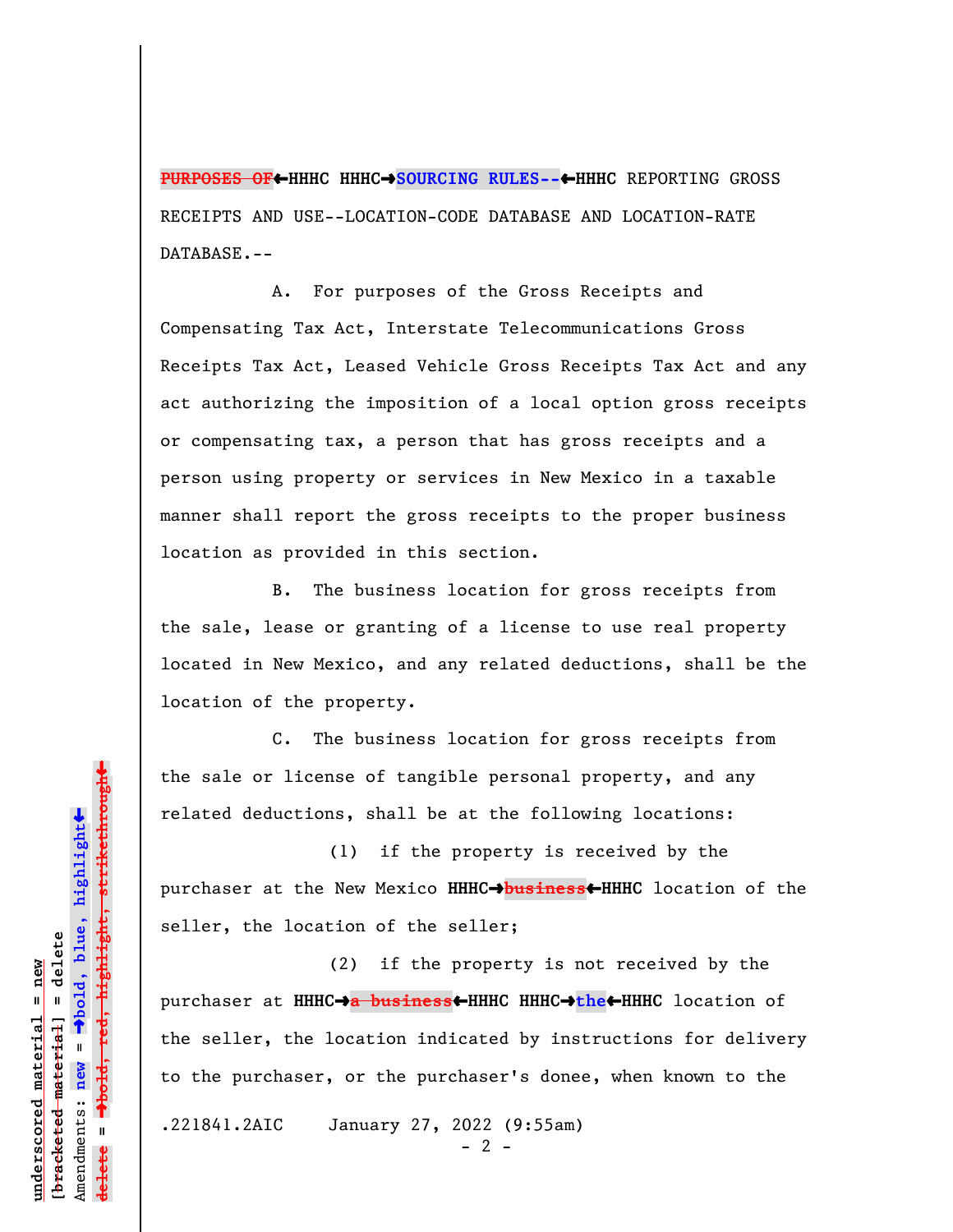seller;

(3) if Paragraphs (1) and (2) of this subsection do not apply, the location indicated by an address for the purchaser available from the business records of the seller that are maintained in the ordinary course of business; provided that use of the address does not constitute bad faith;

(4) if Paragraphs (1) through (3) of this subsection do not apply, the location for the purchaser obtained during consummation of the sale, including the address of a purchaser's payment instrument, if no other address is available; provided that use of this address does not constitute bad faith; or

(5) if Paragraphs (1) through (4) of this subsection do not apply, including a circumstance in which the seller is without sufficient information to apply those standards, the location from which the property was shipped or transmitted.

D. The business location for gross receipts from the lease of tangible personal property, including vehicles, other transportation equipment and other mobile tangible personal property, and any related deductions, shall be the location of primary use of the property, as indicated by the address for the property provided by the lessee that is available to the lessor from the lessor's records maintained in the ordinary course of business; provided that use of this

.221841.2AIC January 27, 2022 (9:55am)

- 3 -

 $\ddag$ º**bold, red, highlight, strikethrough**  $\ddot{\bullet}$ º**bold, blue, highlight**  $b$ racketed material] = delete **[bracketed material] = delete** inderscored material = new **underscored material = new** Amendments: **new** =  $\mathbf{I}$ Amendments: new **delete =**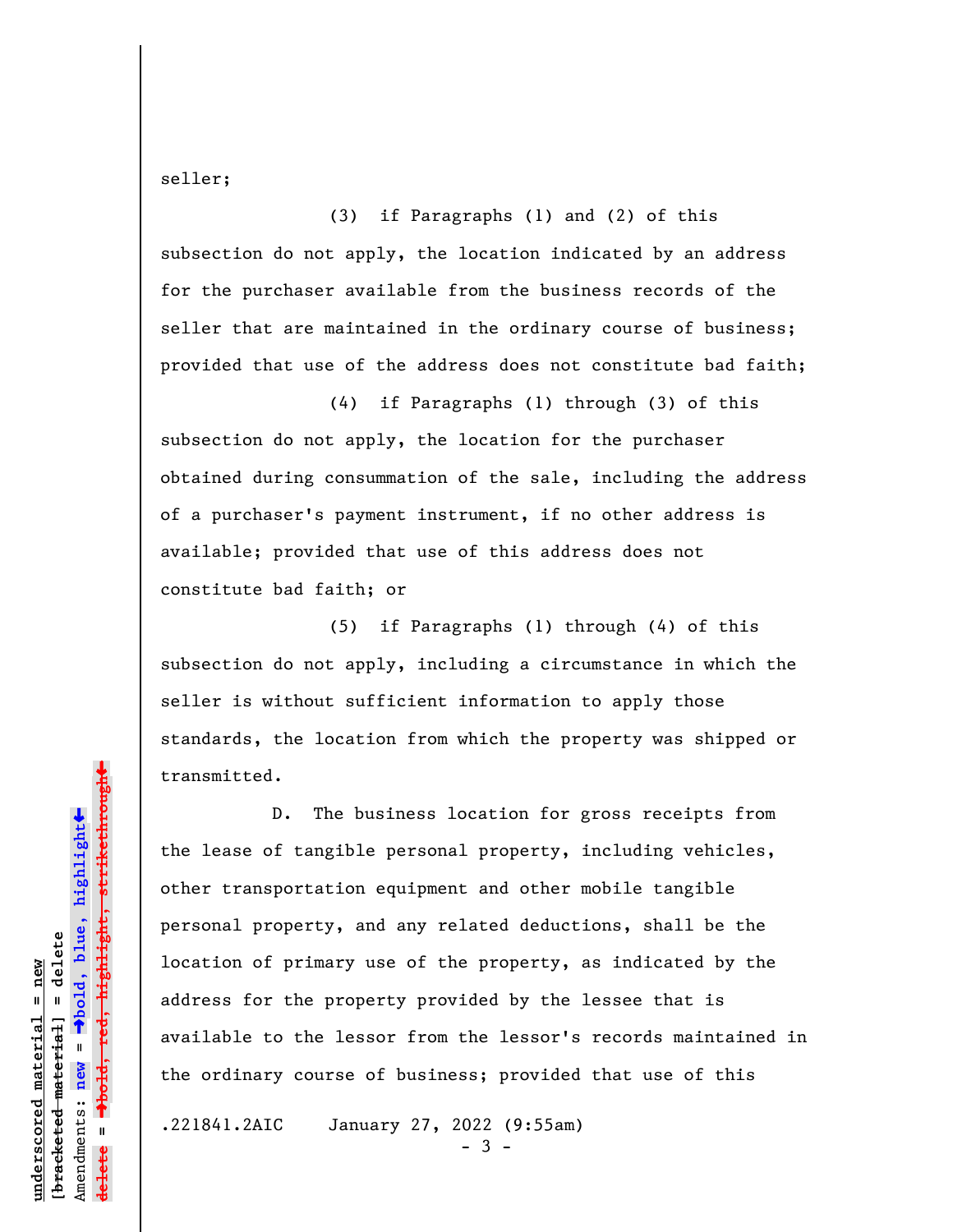address does not constitute bad faith. The HHHC<sup>+</sup>*primary* **business location**»**HHHC HHHC**º**location of primary use**»**HHHC** shall not be altered by intermittent use at different locations, such as use of business property that accompanies employees on business trips and service calls.

E. The business location for gross receipts from the sale, lease or license of franchises, and any related deductions, shall be where the franchise is used.

F. The business location for gross receipts from the performance or sale of the following services, and any related deductions, shall be at the following locations:

(1) for professional services performed in New Mexico, other than construction-related services, or performed outside New Mexico when the product of the service is initially used in New Mexico, the location of the performer of the service or seller of the product of the service, as appropriate;

(2) for home health services, hospice services and personal care services performed in New Mexico, the location of the performer of the service or seller of the product of the service;

 $[\frac{1}{2}]$  (3) for construction services and construction-related services performed for a construction project in New Mexico, the location of the construction site;

.221841.2AIC January 27, 2022 (9:55am)

 $[\frac{1}{3}]$  (4) for services with respect to the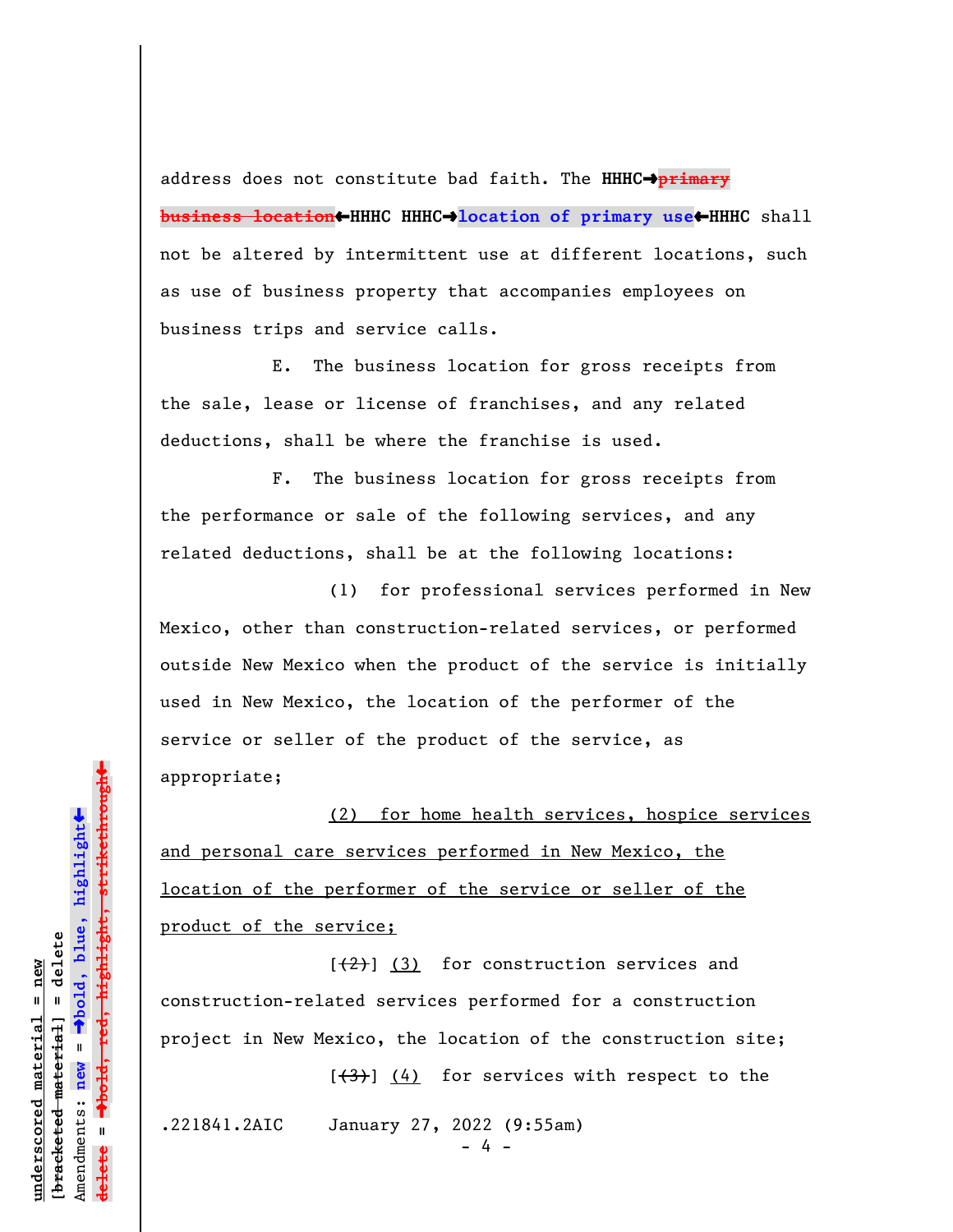selling of real estate located in New Mexico, the location of the real estate;

 $[\frac{4}{4}]$  (5) for transportation of persons or property in, into or from New Mexico, the location where the person or property enters the vehicle; and

 $[**(5)**]$  (6) for services other than those described in Paragraphs (1) through  $[$   $(4)$   $]$   $(5)$  of this subsection, the location where the product of the service is delivered.

G. Except as provided in Subsection H of this section, HHHC<sup>+</sup>the business location for<sup>+</sup>HHHC uses of property or services subject to the compensating tax shall be **HHHC**º**reported at**»**HHHC** the **HHHC**º**business**»**HHHC** location at which gross receipts would have been required to be reported had the transaction been subject to the gross receipts tax.

H. If a person subject to the compensating tax can demonstrate that the first use upon which compensating tax is imposed occurred at a time and place different from the time and place of the purchase, then HHHC<sup>+</sup>the business location for **the**»**HHHC** compensating tax shall be reported at the business location of the first use.

**HHHC**º**I. The secretary shall designate codes to identify the business locations for a person's gross receipts, or use for purchases subject to the compensating tax, and deductions related to those receipts or that use shall be** .221841.2AIC January 27, 2022 (9:55am)

 $-5 -$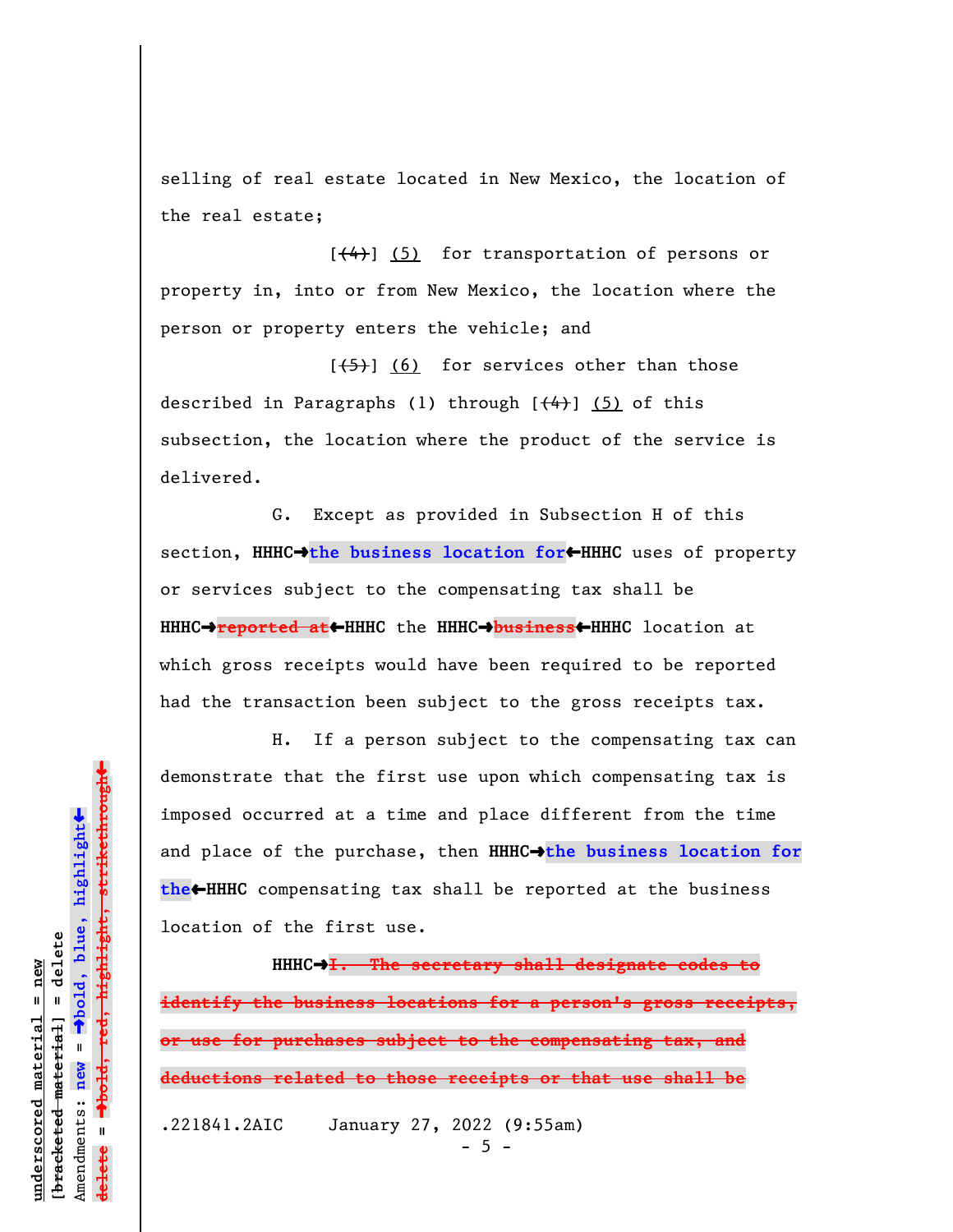## **reported.**»**HHHC**

HHHC→<del>J.↓</del>HHHC HHHC→I.←HHHC The secretary shall develop a location-code database that provides the business location codes designated **HHHC**º**by the secretary for the purposes of reporting**•HHHC pursuant to HHHC→Subsection I **of**<sup>+</sup>HHHC this section. The secretary shall also develop and provide to taxpayers a location-rate database that sets out the tax rates applicable to business locations within the state, by address, and sellers who properly rely on this database shall not be liable for any additional tax due to the use of an incorrect rate.

HHHC→K.←HHHC HHHC→J.←HHHC As used in this section:

**HHHC**º**(1) "business location" means the code designated by the department to identify business locations and required to be used to report the gross receipts, or use for purchases subject to the compensating tax, and deductions related to those receipts or that use;** 

HHHC→(2)←HHHC HHHC→(1)←HHHC "gross receipts" means, as applicable, "gross receipts" as used in the Gross Receipts and Compensating Tax Act and the Leased Vehicle Gross Receipts Tax Act and "interstate telecommunications gross receipts" in the Interstate Telecommunications Gross Receipts Tax Act;

**HHHC**º**(3)**»**HHHC HHHC**º**(2)**»**HHHC** "home health

.221841.2AIC January 27, 2022 (9:55am)

- 6 -

 $\ddag$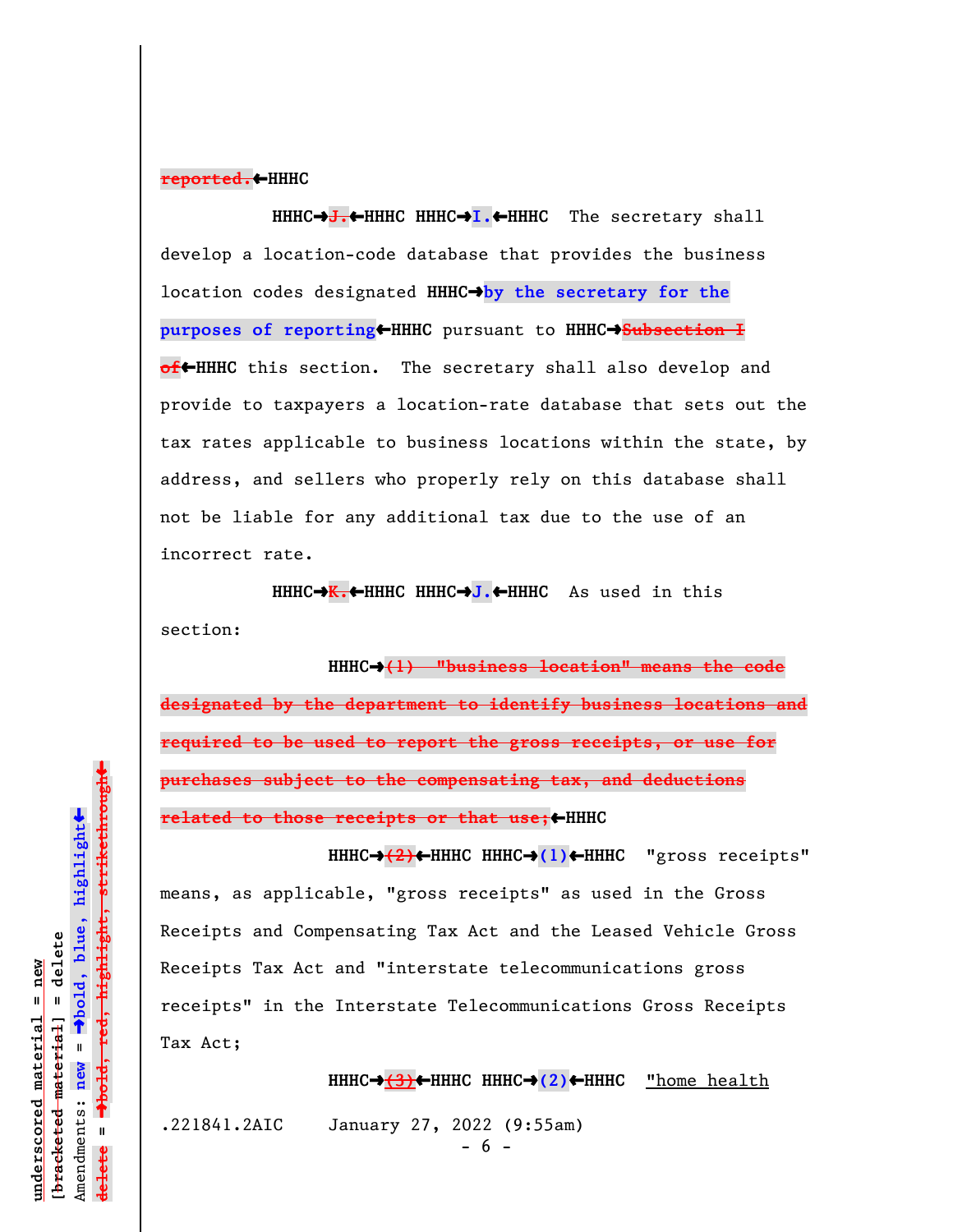services" means skilled, intermittent and medically necessary services provided to a person in the person's home;

**HHHC**º**(4)**»**HHHC HHHC**º**(3)**»**HHHC** "hospice

services" means services furnished to a person that are reasonable and necessary for the palliation or symptom management of a person's terminal illness and related conditions;

[(3)] **HHHC**º**(5)**»**HHHC HHHC**º**(4)**»**HHHC** "in-person service" means a service physically provided in person by the service provider, where the customer or the customer's real or tangible personal property upon which the service is performed is in the same location as the service provider at the time the service is performed; [and]

**HHHC**º**(6)**»**HHHC HHHC**º**(5)**»**HHHC** "personal care services" means services that are provided to the elderly, people with disabilities and people with chronic or temporary conditions that assist those individuals with activities of daily living and to remain in the individuals' homes and communities; and

 $(\leftrightarrow)$  HHHC $\rightarrow$ (7)  $\leftrightarrow$  HHHC HHHC $\rightarrow$ (6)  $\leftrightarrow$  HHHC

"professional service" means a service, other than an in-person service, that requires either an advanced degree from an accredited post-secondary educational institution or a license from the state to perform."

**SECTION 2.** EFFECTIVE DATE.--

.221841.2AIC January 27, 2022 (9:55am)